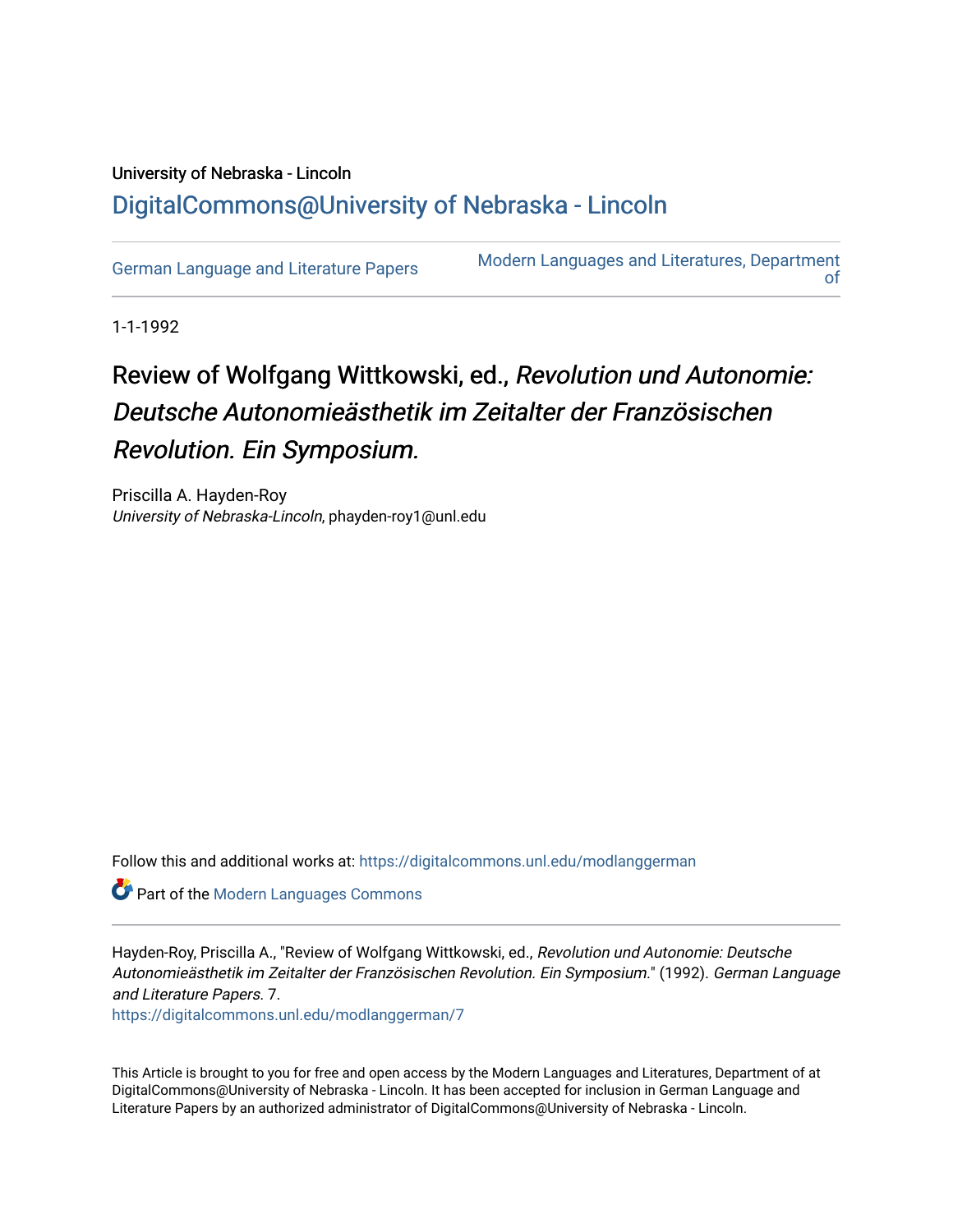Published in *The German Quarterly 65* (Winter 1992), pp. 66-67.

http://germanquarterly.aatg.org/

Published by the American Association of Teachers of German (AATG), 112 Haddontowne Ct. #104, Cherry Hill, NJ 08034-3668 USA.

Copyright © 1992 American Association of Teachers of German. Used by permission.

*Revolution und Autonomie: Deutsche Autonomieästhetik im Zeitalter der Französischen Revolution. Ein Symposium.* Ed. Wolfgang Wittkowski. Tübingen: Niemeyer, 1990. 389 pp. DM 148.

This volume is the last of five in a series edited by Wolfgang Wittkowski and based on symposia held at SUNY-Albany on various aspects of German Classicism. The topic of this last symposium—aesthetic autonomy fairly bristles with controversy, as historically it has formed a dividing line of sorts between ideological camps within German literary scholarship. Beginning with the *Bildungsbürgertum* of the 19th century, aesthetic autonomy came to be defined as the mark of highest literary quality, defined formally in terms of closure, self-containment and "perfection," and restricted in terms of content to the apolitical, "purely aesthetic" realm. On the other hand, from Heine to the Marxists, Neo-Marxists, and the New Left, aesthetic autonomy has frequently been viewed as a compensation for the political impotence of the German *Bürgertum—*one more manifestation of "deutsche Innerlichkeit." The essays in this volume attempt to situate the concept of aesthetic autonomy in its historical context, the period of the French Revolution, in order to come to a better understanding of the relationship between aesthetics and politics in this period.

The volume gives the reader a bird's-eye view of the symposium: twenty essays by prominent Germanists from North America and Europe, followed by 204 pages of discussion, and finally a protocol of the concluding discussion led by Walter Hinck. Wittkowski has also provided the volume with an introduction. Representing a broad range of theme and opinion, the articles treat the concept of aesthetic autonomy in terms of its impact on literary production (beginning with the *Sturm und Drang* and working up to the early Romantics), and as a theoretical concept. While most of the articles focus on either Goethe or Schiller, also included are contribu- tions on Ulrich Bräcker's reception of Shakespeare (Christa Fell), Herder's view of Greek art in light of his historicism (Martin Bollacher), Jean Paul's aesthetics (Wulf Koepke), Hölderlin's aesthetic absolute (Friedrich Strack), Novalis's "Glauben und Liebe" (Dennis Mahoney), antirevolutionary jour